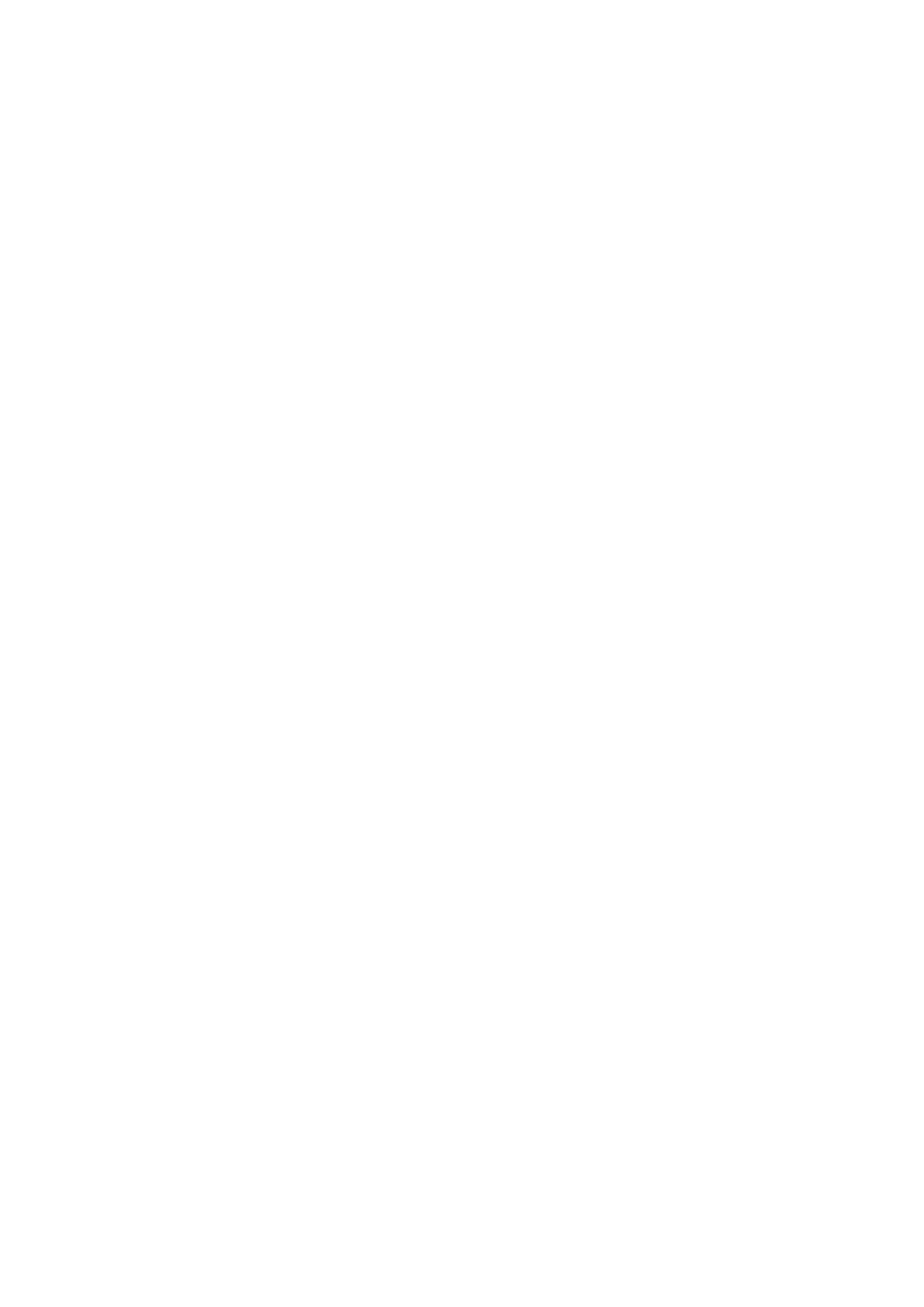## Contents

| <b>Part 1-Preliminary</b> |                                                          |   |
|---------------------------|----------------------------------------------------------|---|
|                           |                                                          |   |
|                           |                                                          |   |
|                           |                                                          |   |
|                           |                                                          |   |
|                           |                                                          |   |
|                           |                                                          |   |
|                           | Part 2—Free range egg labelling and display requirements | 2 |
|                           |                                                          |   |
|                           |                                                          |   |
|                           |                                                          |   |
|                           | Part 3—Misleading or deceptive conduct                   | 3 |
|                           |                                                          |   |
|                           |                                                          |   |
|                           | <b>Part 4—Transitional provisions</b>                    |   |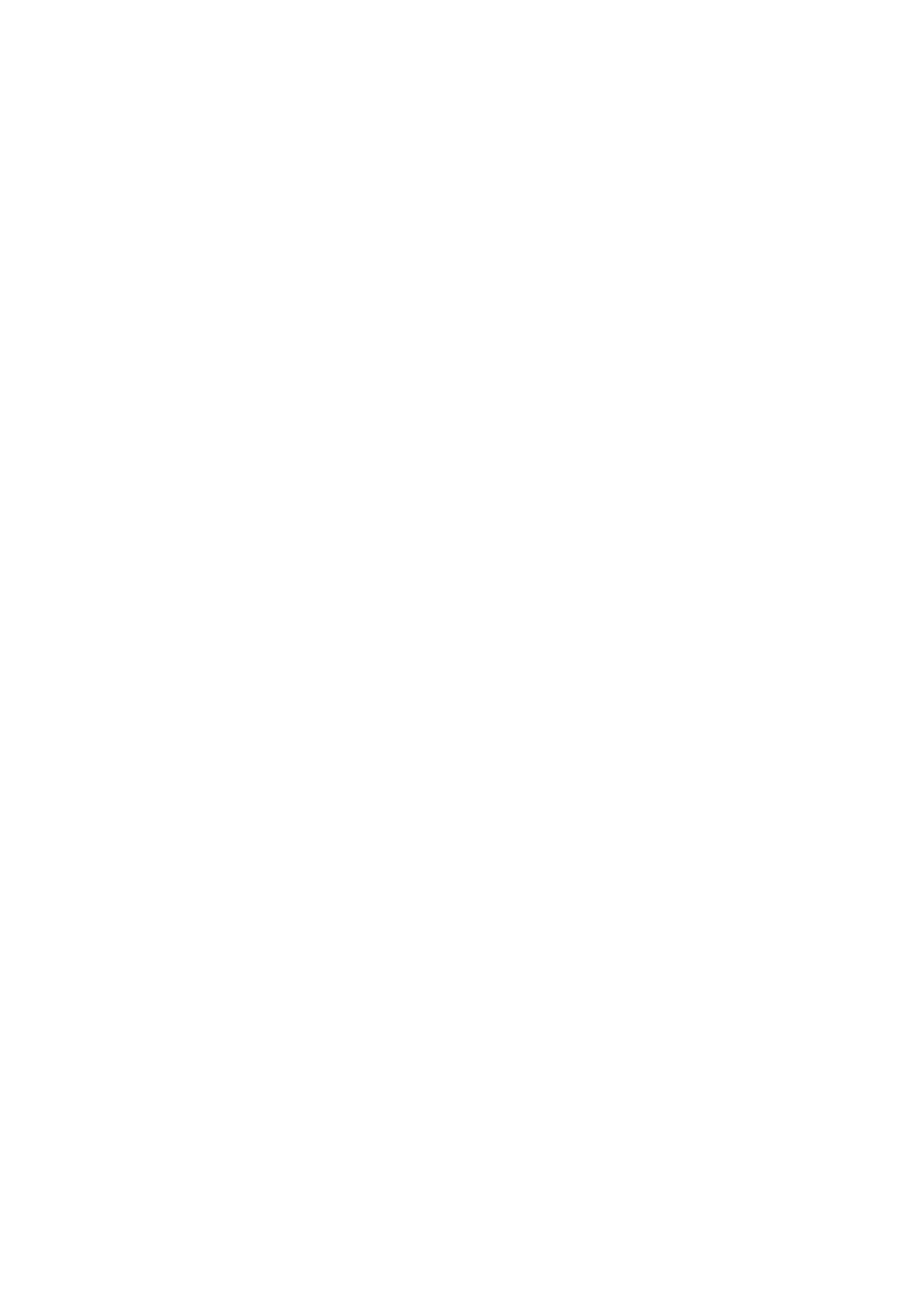## **Part 1—Preliminary**

### **1 Name**

This instrument is the *Australian Consumer Law (Free Range Egg Labelling) Information Standard 2017*.

### **2 Commencement**

Each provision of this information standard specified in column 1 of the table commences, or is taken to have commenced, in accordance with column 2 of the table. Any other statement in column 2 has effect according to its terms.

| <b>Commencement information</b> |                                                                                                                                                                                                                                                                                                                                               |                     |  |
|---------------------------------|-----------------------------------------------------------------------------------------------------------------------------------------------------------------------------------------------------------------------------------------------------------------------------------------------------------------------------------------------|---------------------|--|
| Column 1                        | Column 2                                                                                                                                                                                                                                                                                                                                      | Column 3            |  |
| <b>Provisions</b>               | <b>Commencement</b>                                                                                                                                                                                                                                                                                                                           | <b>Date/Details</b> |  |
| 1. Part 1                       | The day this information standard is<br>published by written notice on the internet.                                                                                                                                                                                                                                                          |                     |  |
| 2. Part $2$                     | Twelve months after the day this<br>information standard is published by written<br>notice on the internet.                                                                                                                                                                                                                                   |                     |  |
| 3 Parts 3 and 4                 | On the later of:<br>(a) the day this information standard is<br>published by written notice on the internet;<br>or<br>(b) the same time as Schedule $\bar{X}$ to the<br>Treasury Laws Amendment (2017 Measures<br>No Y) Act 2017.<br>However, the Part does not commence at all<br>if the event mentioned in paragraph (b) does<br>not occur. |                     |  |

### **3 Authority**

This instrument is made under section 134 of the *Australian Consumer Law.*

### **4 Definitions**

Note: A number of expressions used in this instrument are defined in section 4 of the Act, including the following: *Australian Consumer Law*.

In this instrument:

*egg* means an egg laid by a hen.

*free range egg* has the meaning given by section 7.

*hen* means a female domestic fowl (*gallus gallus domesticus*).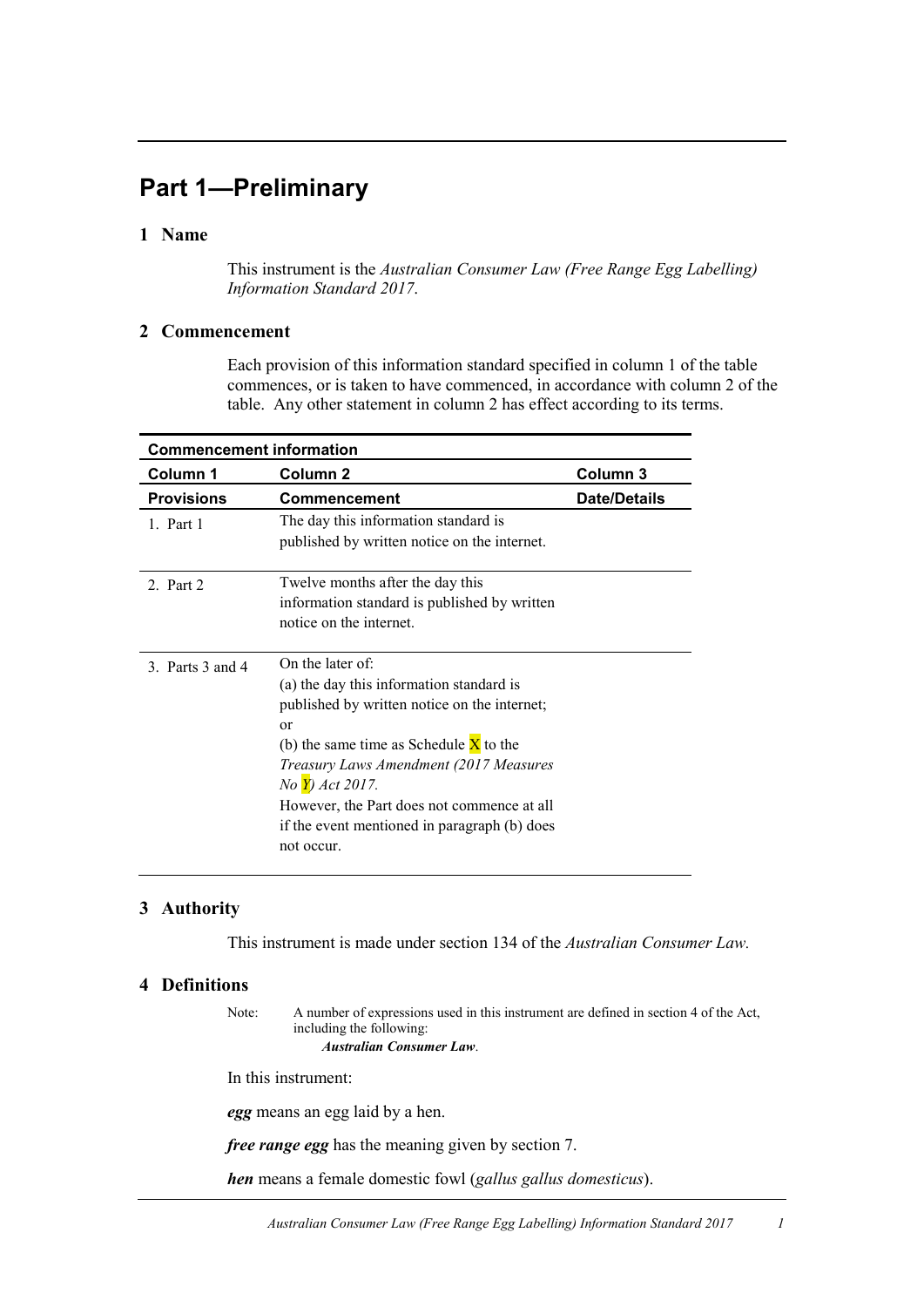*laying cycle* for hens means the period of a group of hens' lives across which the hens are kept together, managed in the same way and are able to lay eggs.

*packaging* for eggs means anything that completely or partly encloses, contains or packs the eggs.

*stocking density* for hens means the maximum number of hens per hectare that have access to an outdoor range on any day across the laying cycle.

### **5 Application**

This information standard applies to packaging of eggs for wholesale or retail sale, and that are displayed for retail sale without packaging.

#### **6 Inconsistency of State and Territory laws**

This information standard is not intended to exclude or limit the operation of a law of a State or Territory that is capable of operating concurrently with the provisions of Part 2.

### **Part 2—Free range egg labelling and display requirements**

### **7 Meaning of the term free range**

- (1) *Free range eggs* are eggs laid by hens that:
	- (a) had meaningful and regular access to an outdoor range during daylight hours across the laying cycle; and
	- (b) were subject to a stocking density of 10,000 hens or less.
- (2) For the purpose of paragraph  $(1)(a)$ :
	- (a) disregard occasions when hens were prevented from accessing the outdoor range because:
		- (i) the hens were undergoing nest box training; or
		- (ii) the weather conditions endangered the safety or health of the hens; or
		- (iii) the hens would have been exposed to predators; or
		- (iv) the hens were being medicated or otherwise cared for; or
		- (v) there were exceptional circumstances that prevented the hens from accessing the range; and
	- (b) have regard to the extent to which hens are able to roam, forage and display natural behaviours on the outdoor range to which the hens have access.

#### **8 Labelling requirements**

A person must not label packaging for eggs for wholesale or retail sale with the words 'free range' unless:

(a) the eggs are free range eggs; and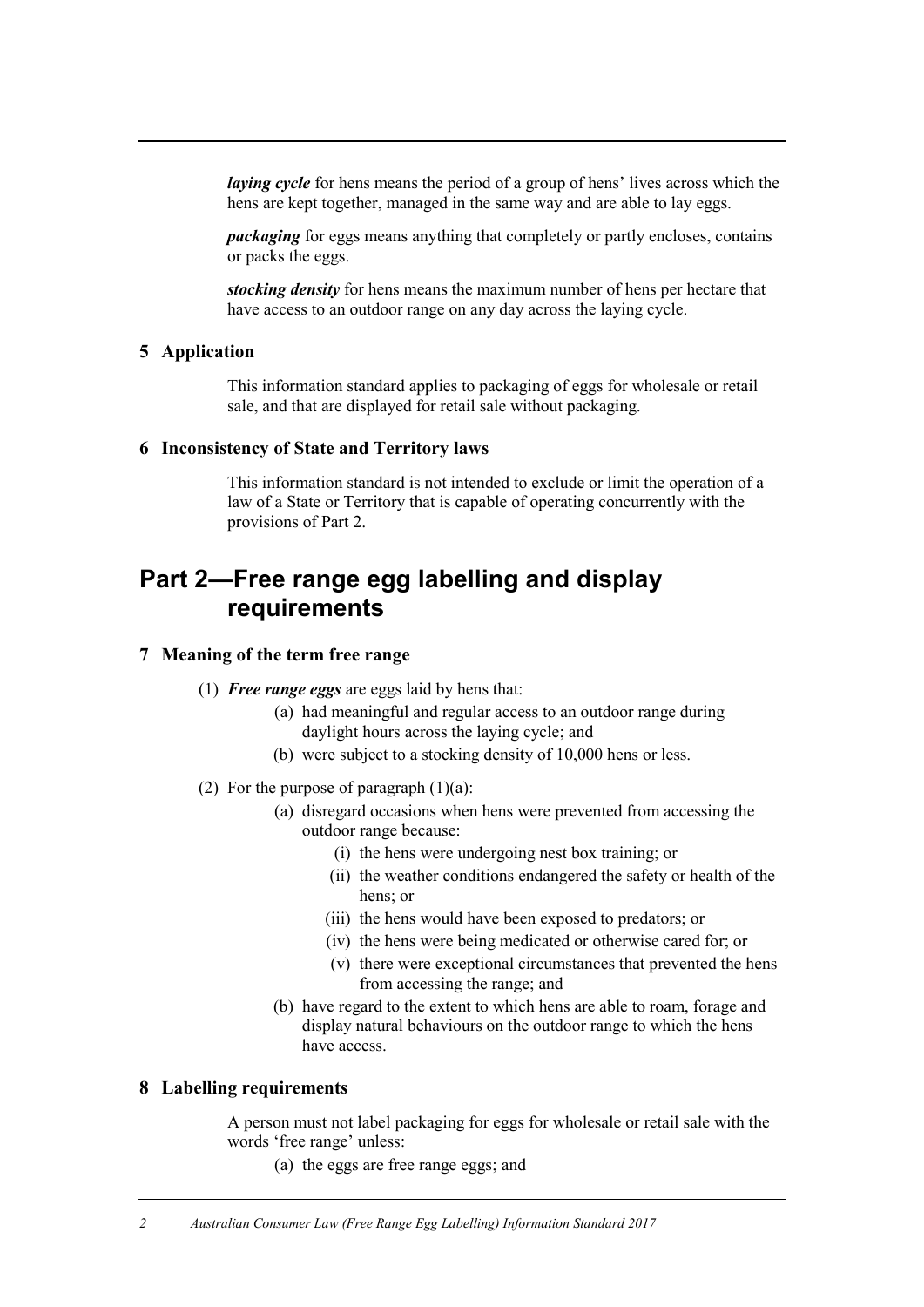- (b) the words 'free range' are used in relation to the eggs; and
- (c) the stocking density is prominently displayed on the packaging.

### **9 Display requirements**

If eggs are being displayed for retail sale without packaging a person must not represent that the eggs are free range unless:

- (a) the eggs are free range eggs; and
- (b) the display has a sign containing the words 'free range'; and
- (c) the sign is prominently displayed; and
- (d) the sign prominently displays the stocking density; and
- (e) if eggs other than free range eggs are being displayed at or near the display of free range eggs, the display of free range eggs must be separate from the display of other eggs, so that a person at or near the displays can reasonably distinguish between eggs to which the sign required by paragraph (b) relates and other eggs.

### **Part 3—Misleading or deceptive conduct**

### **10 Safe harbour for free range egg representations**

A person does not contravene section 18, paragraph 29(1)(a), section 33 or paragraph 151(1)(a) of the *Australian Consumer Law* merely by making a representation that complies with Part 2.

#### **11 Proceedings relating to misleading or deceptive conduct or representations**

If:

- (a) proceedings are brought against a person in respect of section 18, paragraph  $29(1)(a)$ , section 33 or paragraph  $151(1)(a)$  of the *Australian Consumer Law*; and
- (b) the person seeks to rely on section 10 of this information standard in the proceedings,

the person bears an evidential burden in relation to whether they have made a representation in compliance with Part 2.